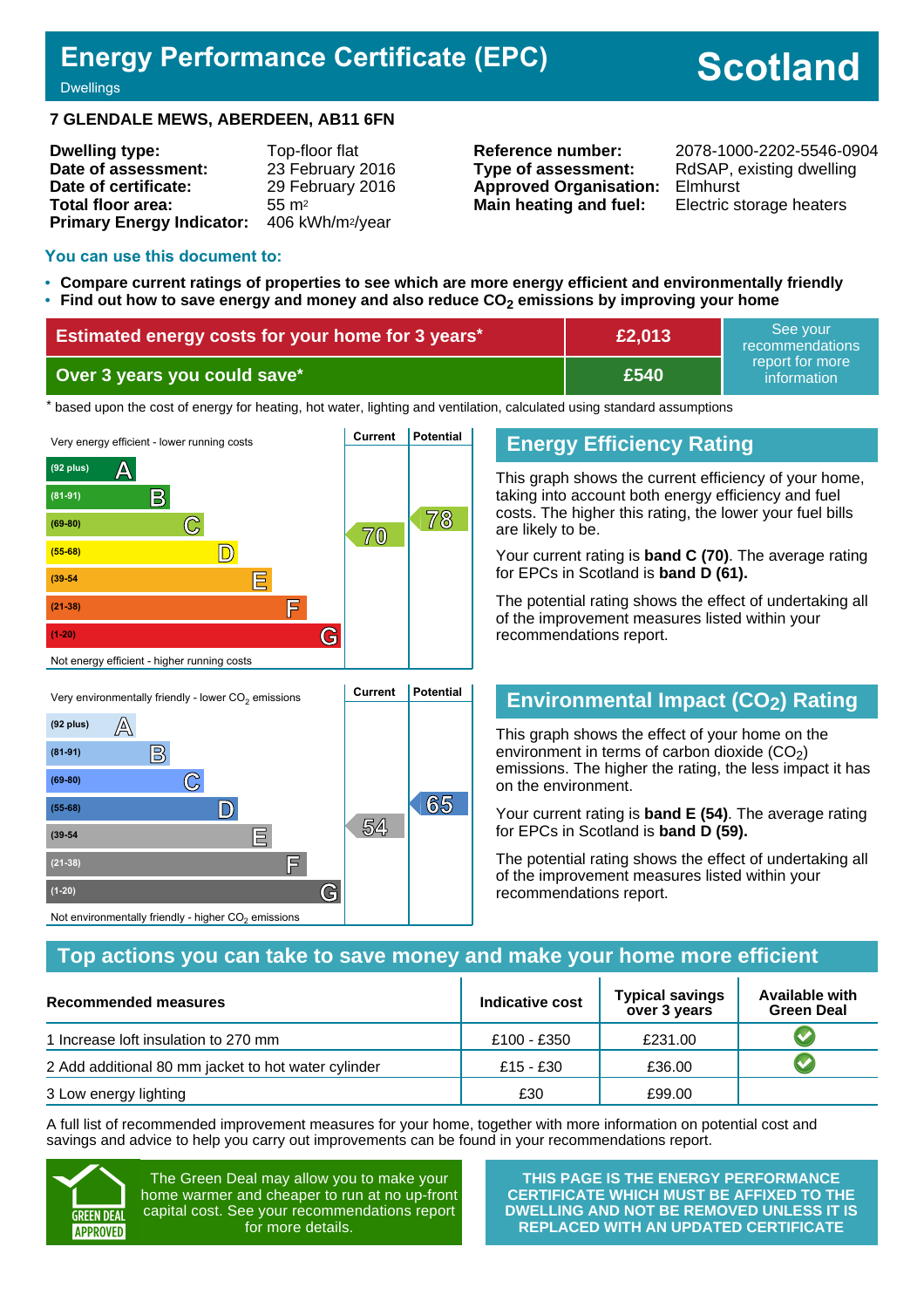## **Summary of the energy performance related features of this home**

This table sets out the results of the survey which lists the current energy-related features of this home. Each element is assessed by the national calculation methodology; 1 star = very poor (least efficient), 2 stars = poor, 3 stars = average, 4 stars = good and 5 stars = very good (most efficient). The assessment does not take into consideration the condition of an element and how well it is working. 'Assumed' means that the insulation could not be inspected and an assumption has been made in the methodology, based on age and type of construction.

| <b>Element</b>        | <b>Description</b>                          | <b>Energy Efficiency</b> | Environmental                                                        |
|-----------------------|---------------------------------------------|--------------------------|----------------------------------------------------------------------|
| Walls                 | Timber frame, as built, insulated (assumed) | ★★★★☆                    | ★★★★☆                                                                |
| Roof                  | Pitched, 100 mm loft insulation             | ★★★☆☆                    | ★★★☆☆                                                                |
| Floor                 | (another dwelling below)                    |                          |                                                                      |
| <b>Windows</b>        | Fully double glazed                         | ★★★☆☆                    | ★★★☆☆                                                                |
| Main heating          | Electric storage heaters                    | ★★★☆☆                    | $\bigstar\uparrow\downarrow\downarrow\downarrow\downarrow\downarrow$ |
| Main heating controls | Automatic charge control                    | ★★★☆☆                    | ★★★☆☆                                                                |
| Secondary heating     | Room heaters, electric                      |                          |                                                                      |
| Hot water             | Electric immersion, off-peak                | ★★★☆☆                    | ★★☆☆☆                                                                |
| Lighting              | No low energy lighting                      | ★☆☆☆☆                    | ★☆☆☆☆                                                                |

# **The energy efficiency rating of your home**

Your Energy Efficiency Rating is calculated using the standard UK methodology, RdSAP. This calculates energy used for heating, hot water, lighting and ventilation and then applies fuel costs to that energy use to give an overall rating for your home. The rating is given on a scale of 1 to 100. Other than the cost of fuel for electrical appliances and for cooking, a building with a rating of 100 would cost almost nothing to run.

As we all use our homes in different ways, the energy rating is calculated using standard occupancy assumptions which may be different from the way you use it. The rating also uses national weather information to allow comparison between buildings in different parts of Scotland. However, to make information more relevant to your home, local weather data is used to calculate your energy use,  $CO<sub>2</sub>$  emissions, running costs and the savings possible from making improvements.

# **The impact of your home on the environment**

One of the biggest contributors to global warming is carbon dioxide. The energy we use for heating, lighting and power in our homes produces over a quarter of the UK's carbon dioxide emissions. Different fuels produce different amounts of carbon dioxide for every kilowatt hour (kWh) of energy used. The Environmental Impact Rating of your home is calculated by applying these 'carbon factors' for the fuels you use to your overall energy use.

The calculated emissions for your home are 69 kg  $CO<sub>2</sub>/m<sup>2</sup>/yr$ .

The average Scottish household produces about 6 tonnes of carbon dioxide every year. Based on this assessment, heating and lighting this home currently produces approximately 3.8 tonnes of carbon dioxide every year. Adopting recommendations in this report can reduce emissions and protect the environment. If you were to install all of these recommendations this could reduce emissions by 0.9 tonnes per year. You could reduce emissions even more by switching to renewable energy sources.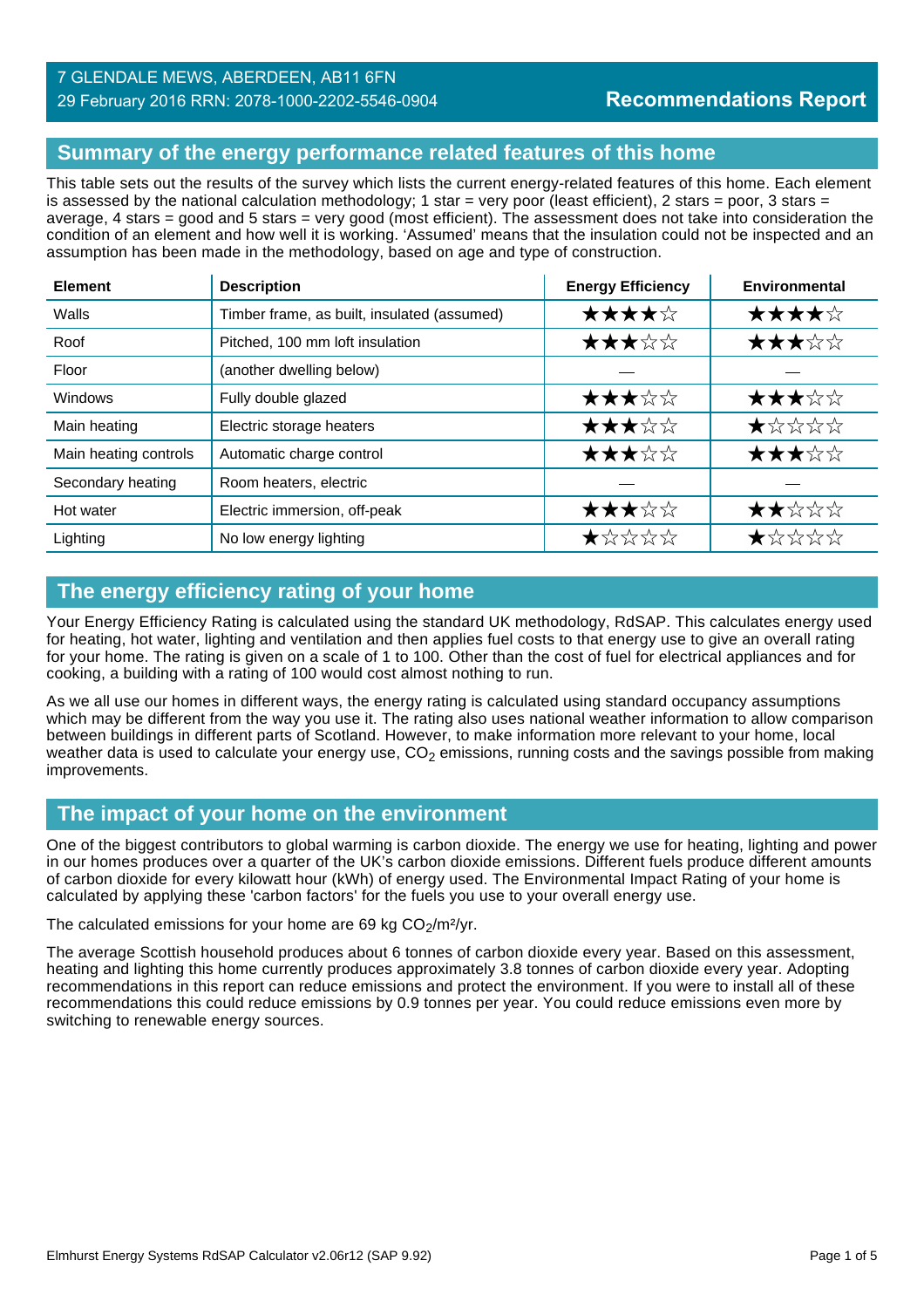### 7 GLENDALE MEWS, ABERDEEN, AB11 6FN 29 February 2016 RRN: 2078-1000-2202-5546-0904

# **Estimated energy costs for this home**

| <b>EDITION ONLY YOU AS TOT GIRD HOME</b> |                                |                               |                                 |  |  |
|------------------------------------------|--------------------------------|-------------------------------|---------------------------------|--|--|
|                                          | <b>Current energy costs</b>    | <b>Potential energy costs</b> | <b>Potential future savings</b> |  |  |
| <b>Heating</b>                           | $\mathsf{E}1,266$ over 3 years | E933 over 3 years             |                                 |  |  |
| <b>Hot water</b>                         | £474 over 3 years              | £402 over 3 years             | <b>You could</b>                |  |  |
| Lighting                                 | £273 over 3 years              | £138 over 3 years             | save £540                       |  |  |
|                                          | Totals $\mathsf{E}2,013$       | £1,473                        | over 3 years                    |  |  |

These figures show how much the average household would spend in this property for heating, lighting and hot water. This excludes energy use for running appliances such as TVs, computers and cookers, and the benefits of any electricity generated by this home (for example, from photovoltaic panels). The potential savings in energy costs show the effect of undertaking all of the recommended measures listed below.

### **Recommendations for improvement**

The measures below will improve the energy and environmental performance of this dwelling. The performance ratings after improvements listed below are cumulative; that is, they assume the improvements have been installed in the order that they appear in the table. Further information about the recommended measures and other simple actions to take today to save money is available from the Home Energy Scotland hotline which can be contacted on 0808 808 2282. Before carrying out work, make sure that the appropriate permissions are obtained, where necessary. This may include permission from a landlord (if you are a tenant) or the need to get a Building Warrant for certain types of work.

| <b>Recommended measures</b> |                                                      |                        | <b>Typical saving</b> | <b>Rating after improvement</b> |                    | <b>Green</b>         |
|-----------------------------|------------------------------------------------------|------------------------|-----------------------|---------------------------------|--------------------|----------------------|
|                             |                                                      | <b>Indicative cost</b> | per year              | <b>Energy</b>                   | <b>Environment</b> | <b>Deal</b>          |
| 1                           | Increase loft insulation to 270 mm                   | £100 - £350            | £77                   | C 73                            | D 59               | $\bigcirc$           |
| $\overline{2}$              | Add additional 80 mm jacket to hot<br>water cylinder | $£15 - £30$            | £12                   | C 74                            | D 61               | $\blacktriangledown$ |
| 3                           | Low energy lighting for all fixed<br>outlets         | £30                    | £33                   | C 75                            | D 62               |                      |
| 4                           | High heat retention storage heaters                  | £1,200 - £1,800        | £57                   | C 78                            | 65<br>D)           | <b>A</b>             |

Measures which have a green deal tick  $\blacktriangledown$  are likely to be eligible for Green Deal finance plans based on indicative costs. Subsidy also may be available for some measures, such as solid wall insulation. Additional support may also be available for certain households in receipt of means tested benefits. Measures which have an orange tick  $\bullet$  may need additional finance. To find out how you could use Green Deal finance to improve your property, visit www.greenerscotland.org or contact the Home Energy Scotland hotline on 0808 808 2282.

### **Alternative measures**

There are alternative improvement measures which you could also consider for your home. It would be advisable to seek further advice and illustration of the benefits and costs of such measures.

- Biomass boiler (Exempted Appliance if in Smoke Control Area)
- Air or ground source heat pump

# **Choosing the right improvement package**

For free and impartial advice on choosing suitable measures for your property, contact the Home Energy Scotland hotline on 0808 808 2282 or go to www.greenerscotland.org.

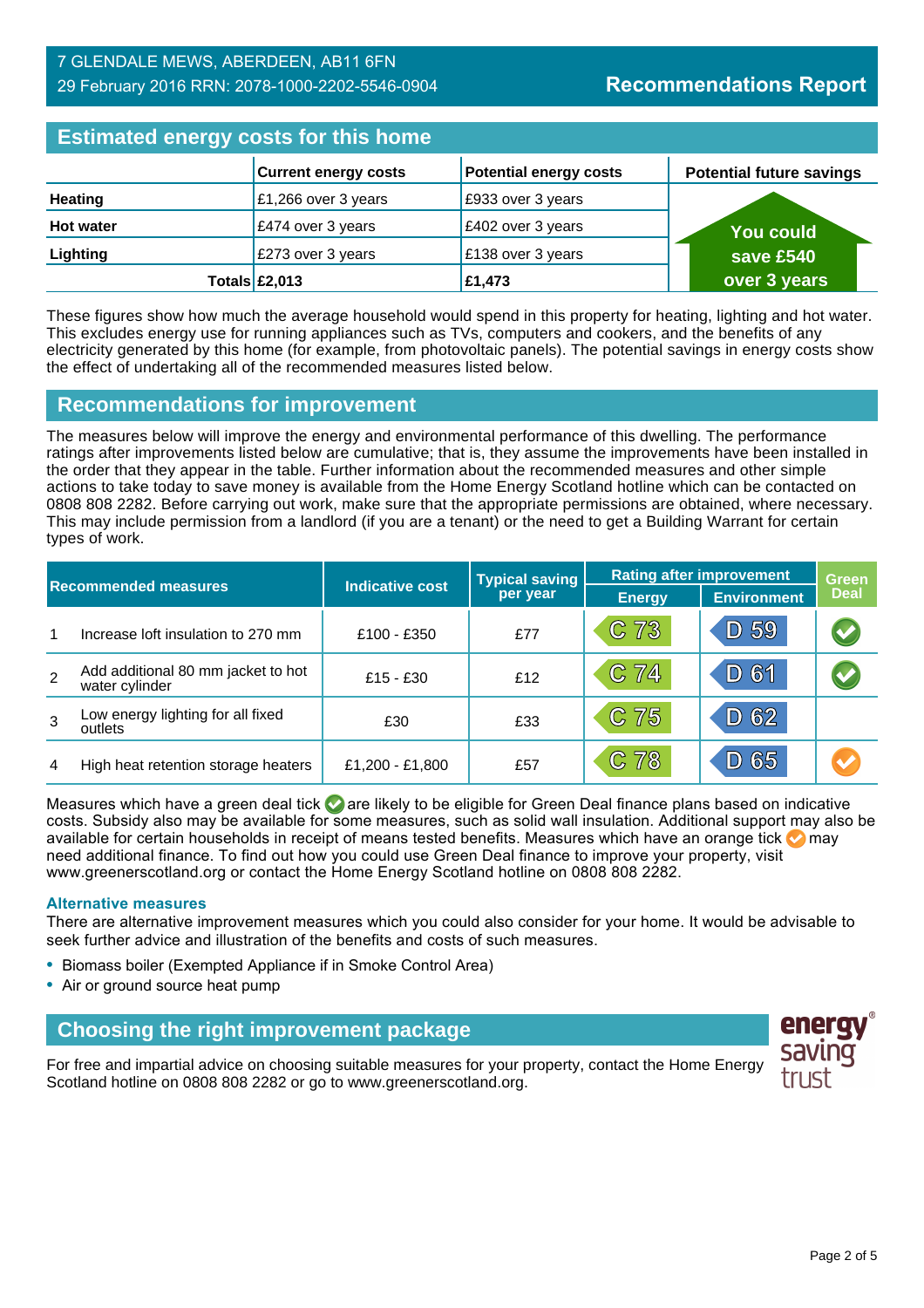## **About the recommended measures to improve your home's performance rating**

This section offers additional information and advice on the recommended improvement measures for your home

### **1 Loft insulation**

Loft insulation laid in the loft space or between roof rafters to a depth of at least 270 mm will significantly reduce heat loss through the roof; this will improve levels of comfort, reduce energy use and lower fuel bills. Insulation should not be placed below any cold water storage tank, any such tank should also be insulated on its sides and top, and there should be boarding on battens over the insulation to provide safe access between the loft hatch and the cold water tank. The insulation can be installed by professional contractors but also by a capable DIY enthusiast. Loose granules may be used instead of insulation quilt; this form of loft insulation can be blown into place and can be useful where access is difficult. The loft space must have adequate ventilation to prevent dampness; seek advice about this if unsure. Further information about loft insulation and details of local contractors can be obtained from the National Insulation Association (www.nationalinsulationassociation.org.uk).

### **2 Hot water cylinder insulation**

Increasing the thickness of existing insulation by adding an 80 mm cylinder jacket around the hot water cylinder will help maintain the water at the required temperature; this will reduce the amount of energy used and lower fuel bills. The jacket should be fitted over the top of the existing foam insulation and over any thermostat clamped to the cylinder. Hot water pipes from the hot water cylinder should also be insulated, using pre-formed pipe insulation of up to 50 mm thickness, or to suit the space available, for as far as they can be accessed to reduce losses in summer. All these materials can be purchased from DIY stores and installed by a competent DIY enthusiast.

### **3 Low energy lighting**

Replacement of traditional light bulbs with energy saving recommended ones will reduce lighting costs over the lifetime of the bulb, and they last up to 12 times longer than ordinary light bulbs. Also consider selecting low energy light fittings when redecorating; contact the Lighting Association for your nearest stockist of Domestic Energy Efficient Lighting Scheme fittings.

#### **4 High heat retention storage heaters**

Modern storage heaters have better insulation and are easier to control than the older type in this property. Ask for a quotation for new, high heat retention heaters with automatic charge and output controls. Installations should be in accordance with the current regulations covering electrical wiring. Ask the heating engineer to explain the options, which might also include switching to other forms of electric heating.

### **Low and zero carbon energy sources**

Low and zero carbon (LZC) energy sources are sources of energy that release either very little or no carbon dioxide into the atmosphere when they are used. Installing these sources may help reduce energy bills as well as cutting carbon.

**LZC energy sources present:** There are none provided for this home

### **Your home's heat demand**

You could receive Renewable Heat Incentive (RHI) payments and help reduce carbon emissions by replacing your existing heating system with one that generates renewable heat and, where appropriate, having your loft insulated and cavity walls filled. The estimated energy required for space and water heating will form the basis of the payments. For more information go to www.energysavingtrust.org.uk/scotland/rhi.

| <b>Heat demand</b>           | <b>Existing dwelling</b> | Impact of loft<br>insulation | Impact of cavity<br>wall insulation | Impact of solid wall<br>insulation |
|------------------------------|--------------------------|------------------------------|-------------------------------------|------------------------------------|
| Space heating (kWh per year) | 4.247                    | (903)                        | N/A                                 | N/A                                |
| Water heating (kWh per year) | 2.208                    |                              |                                     |                                    |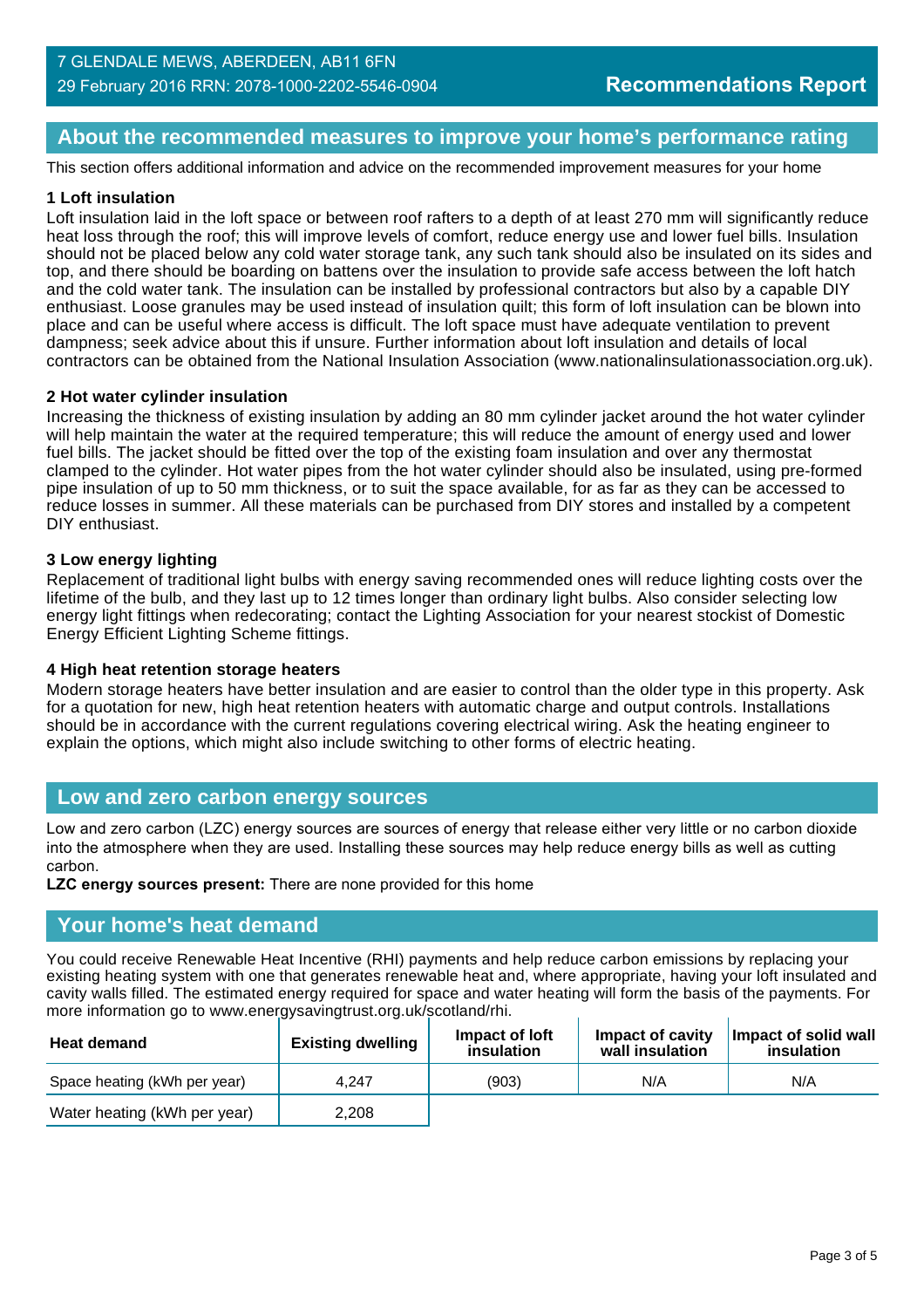### 7 GLENDALE MEWS, ABERDEEN, AB11 6FN 29 February 2016 RRN: 2078-1000-2202-5546-0904

# **About this document**

This Recommendations Report and the accompanying Energy Performance Certificate are valid for a maximum of ten years. These documents cease to be valid where superseded by a more recent assessment of the same building carried out by a member of an Approved Organisation.

The Energy Performance Certificate and this Recommendations Report for this building were produced following an energy assessment undertaken by an assessor accredited by Elmhurst (www.elmhurstenergy.co.uk), an Approved Organisation Appointed by Scottish Ministers. The certificate has been produced under the Energy Performance of Buildings (Scotland) Regulations 2008 from data lodged to the Scottish EPC register. You can verify the validity of this document by visiting www.scottishepcregister.org.uk and entering the report reference number (RRN) printed at the top of this page.

| Assessor's name:<br>Assessor membership number:<br>Company name/trading name:<br>Address: | Miss Terri Irving<br>EES/008916<br>Method Inventories Limited<br>Willowbank House Willowbank Road<br>Aberdeenshire<br>Aberdeen |
|-------------------------------------------------------------------------------------------|--------------------------------------------------------------------------------------------------------------------------------|
| Phone number:<br>Email address:<br>Related party disclosure:                              | AB11 6YG<br>01224 595457<br>terri@methodinventories.co.uk<br>No related party                                                  |

If you have any concerns regarding the content of this report or the service provided by your assessor you should in the first instance raise these matters with your assessor and with the Approved Organisation to which they belong. All Approved Organisations are required to publish their complaints and disciplinary procedures and details can be found online at the web address given above.

### **Use of this energy performance information**

This Certificate and Recommendations Report will be available to view online by any party with access to the report reference number (RRN) and to organisations delivering energy efficiency and carbon reduction initiatives on behalf of the Scottish and UK Governments. If you are the current owner or occupier of this building and do not wish this data to be used by these organisations to contact you in relation to such initiatives, please opt out by visiting www.scottishepcregister.org.uk and your data will be restricted accordingly. Further information on this and on Energy Performance Certificates in general can be found at www.scotland.gov.uk/epc.